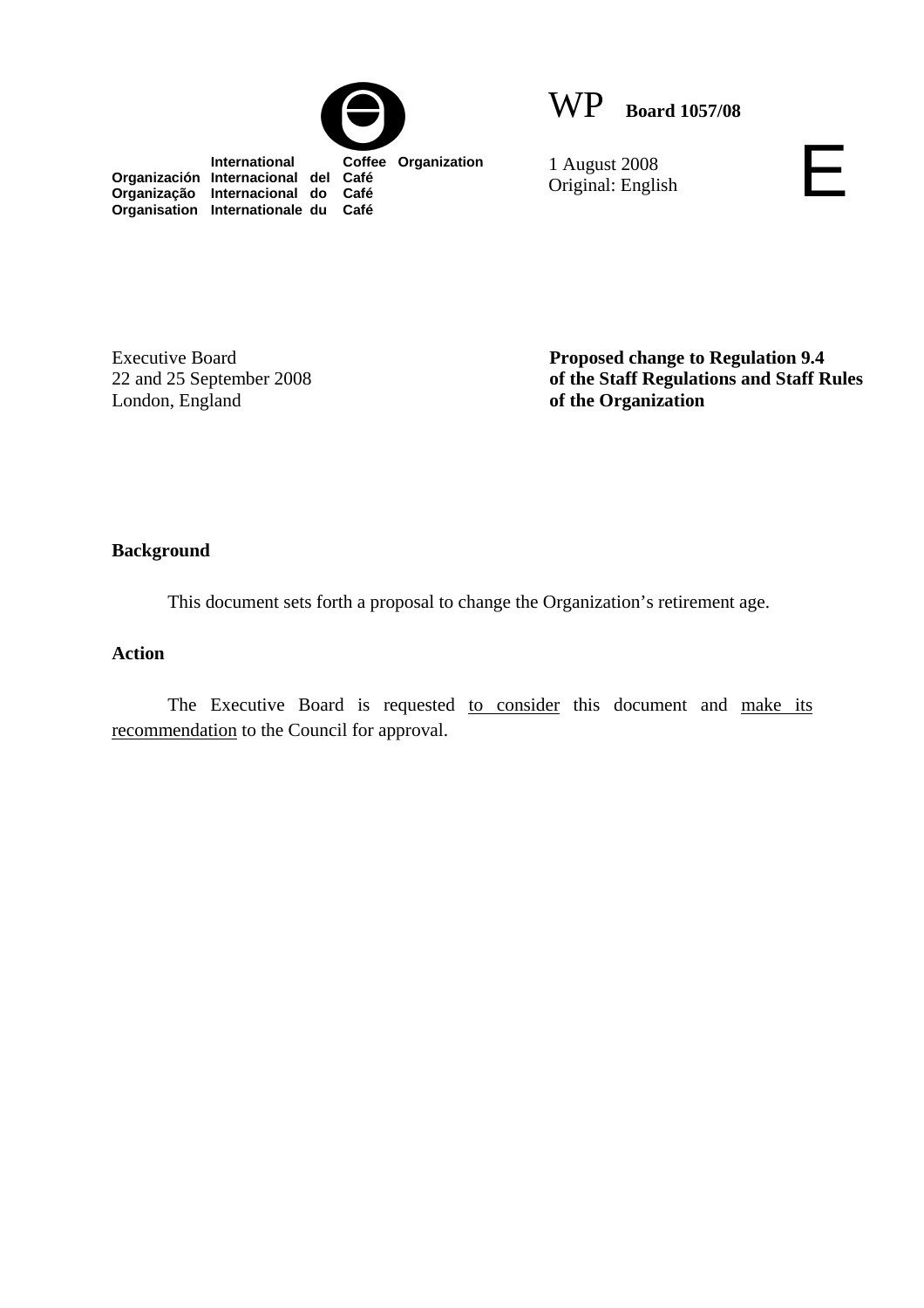# **PROPOSED CHANGE TO REGULATION 9.4**

## **Background**

1. Regulation 9.4 of the Organization's Staff Regulations and Staff Rules (document EB-2770/86 Rev. 2) currently stipulates that members of the staff shall not be retained in the service of the Organization beyond the age of 62.

2. In the recent past, European-wide legislation has sought to extend the mandatory retirement age in line with anti age discrimination laws. Thus, the United Kingdom Government approved Age Regulations which came into force on 1 December 2006. These had the effect of introducing a new national default retirement age of 65, making compulsory retirement below that age unlawful. Employers who wish to terminate the employee's employment before the normal retirement age (if later than 65) or the default retirement age must have another fair reason for dismissal and follow the normal dismissal procedures.

3. The UK legislation follows the practice in many countries belonging to the European Union.

4. Certain other international organizations have introduced similar amendments to their retirement Rules or Regulations. Thus, the International Cocoa Organization (ICCO) proposed to amend its retirement age from 62 to 63 from 1 October 2007, to 64 from 1 October 2012 and to 65 from 1 October 2017. This amendment to Regulation VIII-4 of the Staff Regulations and Staff Rules of the ICCO was approved by the International Cocoa Council in September 2007.

5. The International Maritime Organization (IMO), the main United Nations agency based in London which the ICO follows in terms of determining human resources practice, has a mandatory retirement age of 62. However, staff members of the IMO are also members of the United Nations Pension Scheme which pays pensions from the age of 62. This does not apply to staff members of the ICO who are entirely separate from the UN Pension Scheme and instead have their own Provident Fund.

## **Proposal**

6. It is proposed that the ICO amend its mandatory retirement age in a phased manner over nine years, starting on 1 October 2008 with an increase in the age from 62 to 63; with a further rise to 64 four years later, on 1 October 2012; and a final rise to 65 five years later, on 1 October 2017.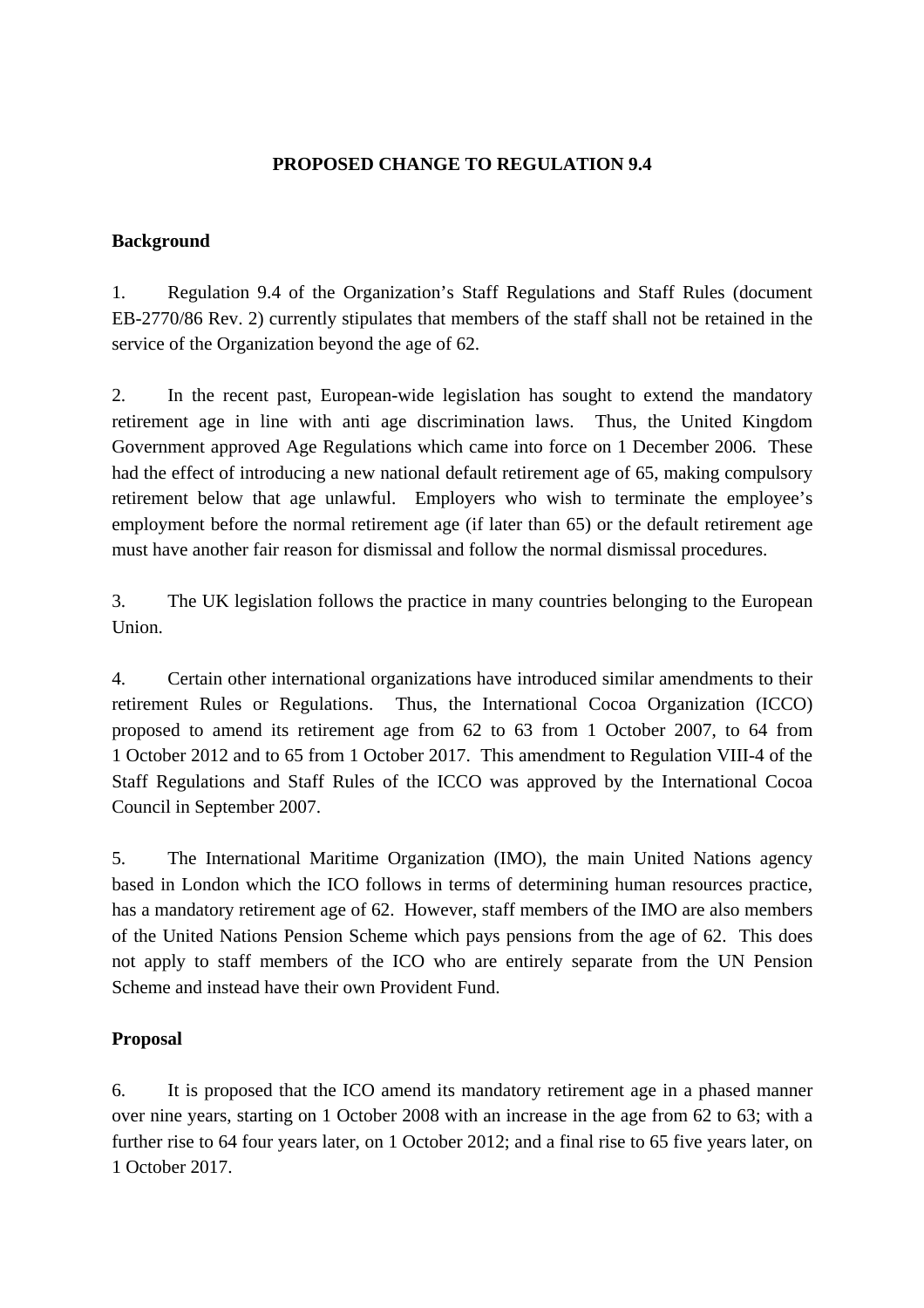7. This amendment is being proposed in the context of an overall review being conducted by the Executive Director concerning the Organization's Staff Regulations and Staff Rules in conjunction with the new International Coffee Agreement 2007. However, this particular amendment is being presented to the Executive Board earlier than other proposals because it has implications for a number of members of the staff who would otherwise retire in the course of the next 12 months. It is felt that these members of the staff have a valuable contribution to make to the work of the Organization. Other suggested amendments to the Staff Regulations and Staff Rules will be presented to the Executive Board and the Council at a later date.

8. The financial implications of such a change to the retirement age are nil: the Draft Administrative Budget for 2008/09 already contains fully costed provisions. The proposed change would only affect three members of the staff over the next four years.

9. The proposed amendment to the Regulation is attached in Annex I.

#### **Action**

10. The Executive Board is requested to consider the proposed amendment and to present its recommendation to the Council for approval.